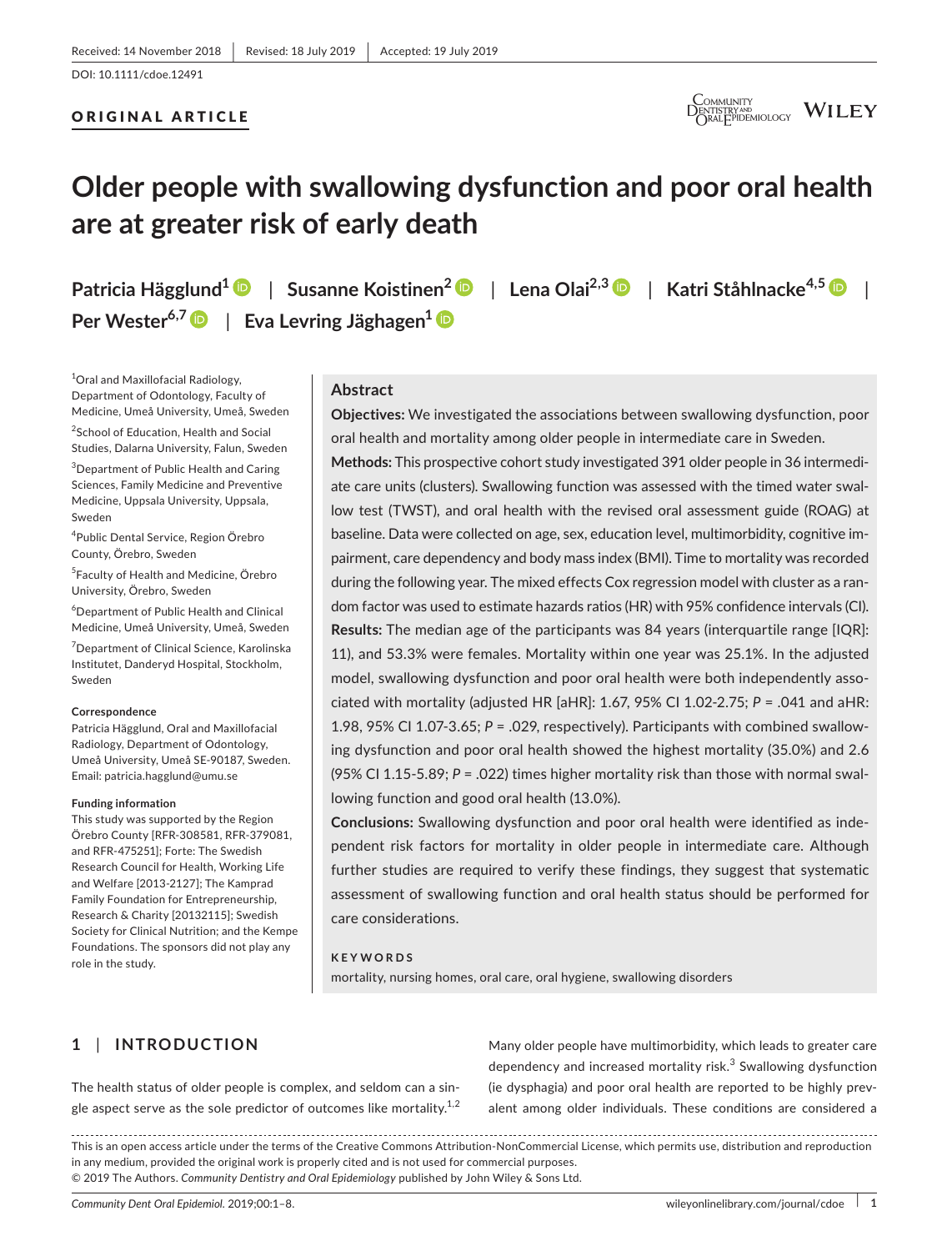**2 |**  HÄGGLUND et al

geriatric syndrome, although they are rarely assessed in care settings.<sup>4-6</sup> Compromised oral health and untreated swallowing dysfunction are major concerns; both conditions increase the risk of pulmonary infection, which in turn, increases mortality risk.<sup>7,8</sup>

Swallowing dysfunction increases with age and frailty and is often unrecognized and poorly treated in care settings.<sup>4</sup> It is frequently associated with neurological diseases, sarcopenia, functional status, polymedication and multimorbidity. $4,9-14$  Impaired swallowing safety with aspiration of food and liquids into the airways is a predictor for aspiration pneumonia,  $15,16$  and an impaired swallowing efficacy with ineffective preparation and passage of the bolus through pharynx may cause malnutrition and dehydration.<sup>10,13</sup> Cabre et al<sup>12</sup> found that older people with impaired swallowing were at higher risk of mortality than those with normal swallowing function.

Due to improvements in oral health care and treatment, a large proportion of older people have retained their natural teeth, but they also have extensive restorations.<sup>17,18</sup> As a result, oral diseases, such as caries and periodontal disease, have increased among older people.<sup>19,20</sup> Oral diseases are sometimes a consequence of age-related diseases, conditions that can lead to deterioration of oral health and changes in oral bacterial flora.<sup>21</sup> There are also complex relationships between oral infections and the initiation or progres‐ sion of myocardial infarction, stroke, diabetes, Alzheimer's disease and rheumatoid arthritis.<sup>22</sup>

Older people have been found to be at greater risk of aspiration pneumonia if they have poor oral health.<sup>11</sup> A possible explanation may be that poor oral health changes the composition and amount of bacte‐ ria in the saliva with increased risk of infection when aspiration occurs.

Since knowledge is limited on whether swallowing dysfunction and poor oral health are associated with higher mortality in older individuals, we aimed to investigate the associations between poor oral health, swallowing dysfunction and mortality (with follow‐up over one year) in older individuals in intermediate care.

#### **2** | **METHODS**

#### **2.1** | **Study design**

This prospective cohort study was part of a multidisciplinary, mul‐ ticenter project, called Swallowing function, Oral health, and Food Intake in old Age (SOFIA).<sup>23</sup> The study was approved by the Uppsala Regional Ethics Review Board, Sweden (Dnr 2013/100/3).

#### **2.2** | **Participants and settings**

This study was performed in 36 intermediate care units in five re‐ gions of Sweden, both rural and urban. Intermediate care provides nursing care for periods of days to months for people who are, for example, recovering after a hospital discharge, waiting for care‐ home placement, or undergoing rehabilitation, respite care or end‐ of-life care.<sup>24</sup> We included 391 residents who fulfilled the following inclusion criteria: ≥65 years old, stayed for at least 3 days, could un‐ derstand Swedish and could participate in clinical assessments. Each

participant provided written informed consent. Older individuals in end-of-life care or with moderate or severe cognitive impairment were excluded. In total, 931 residents were available in the inter‐ mediate care units, 477 did not fulfil the inclusion criteria and 63 (13.2%) declined to participate.

We collected socio-demographic and medical data from care documentation and self‐reports. These data included age, sex, height, weight, number of chronic diseases, multimorbidity and education level. Multimorbidity was defined as three or more diagnoses that involved a minimum of three different organs/ organ systems.<sup>25</sup> Care dependency (ie functional status) was as‐ sessed with the modified Katz Index of Activities of Daily Living (Katz‐ADL). In this assessment, individuals receive a 'yes' or 'no' score, based on whether they exhibited control in bathing, dressing, toilet-related tasks, transferring, continence and feeding.  $26,27$ Assessments were performed by the responsible nurse at each intermediate care unit. Individual height and weight were used to calculate the body mass index (BMI); BMI was defined as low <20 (age ≤69 years) or <22 (age ≥70 years),<sup>28</sup> as normal 20/22-29 (age >65years) and as high (eg overweight and obesity)  $\geq 30.29$  Mild cognitive impairment was based on medical records and judged subjectively by the responsible nurse at each intermediate care facility.

## **2.3** | **Assessment of oral health and swallowing dysfunction**

Eight registered dental hygienists (RDHs) and one speech‐language pathologist (SLP) were trained and their processes calibrated in how to examine and perform assessments in oral health and swallowing function prior to study commencement. All assessments were conducted in intermediate care facilities. RDHs carried out oral assess‐ ments with a mouth mirror and flashlight.<sup>23</sup> Both the RDHs and the SLP assessed swallowing function. An earlier study has shown that staff in dentistry and speech pathology, when compared, have high agreement in clinical assessments of swallowing dysfunction in older people.<sup>30</sup>

#### **2.4** | **Oral health**

Oral health was assessed with the Revised Oral Assessment Guide  $(ROAG).$ <sup>31</sup> Eight categories were included: voice, lips, mucous membranes, tongue, gums, teeth/dentures, saliva and swallowing sensation (eg pain or dryness when swallowing saliva). Each category was de‐ scribed and rated from healthy (score 1) to severe (score 3). The total score ranged from 8 (healthy) to 24 (severe oral health problems).

#### **2.5** | **Swallowing function**

We assessed swallowing function (ie swallowing efficacy) by measuring swallowing capacity with a timed water swallow test (TWST). $^{32}$ Initially, the participant was given three teaspoons of water; when swallowing was successful with no sign of aspiration, the participant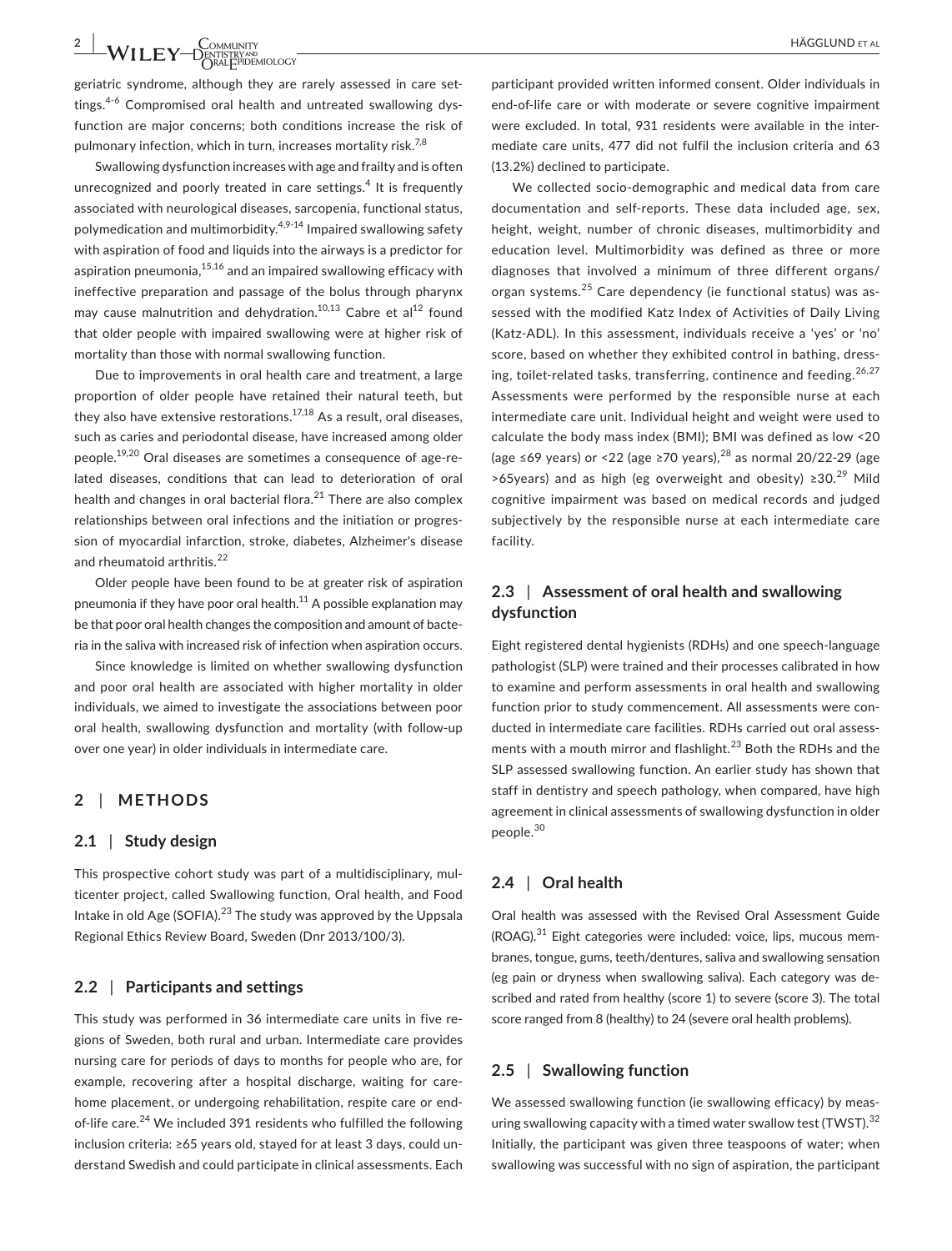TABLE 1 Baseline characteristics of the total cohort ( $n = 391$ ), stratified by survived and deceased

| <b>Variables</b>                       | <b>Total cohort</b><br>$(n = 391)$ | <b>Survived</b><br>$(n = 293)$ | <b>Deceased</b><br>$(n = 98)$ | P-value |
|----------------------------------------|------------------------------------|--------------------------------|-------------------------------|---------|
| Age                                    | 84.0 [11]                          | 82.0 [10]                      | 86.0 [11]                     | .002    |
| Sex                                    |                                    |                                |                               |         |
| Male                                   | 182 (46.5)                         | 139 (47.4)                     | 43 (43.9)                     | .621    |
| Female                                 | 209 (53.5)                         | 154 (52.6)                     | 55 (56.1)                     |         |
| BMI <sup>a</sup>                       | 23.9 [6.4]                         |                                |                               |         |
| Low                                    | 131 (36.7)                         | 85 (31.8)                      | 46(51.1)                      | .001    |
| Normal                                 | 171 (47.9)                         | 132 (49.5)                     | 39 (43.3)                     |         |
| High                                   | 55 (15.4)                          | 50(18.7)                       | 5(0.06)                       |         |
| Multimorbidity <sup>b</sup>            |                                    |                                |                               |         |
| No                                     | 185 (47.3)                         | 141 (48.1)                     | 44 (44.9)                     | .662    |
| Yes                                    | 206 (52.7)                         | 152 (51.9)                     | 54 (55.1)                     |         |
| Katz-ADL                               |                                    |                                |                               |         |
| A-D                                    | 193 (49.4)                         | 157 (54.7)                     | 36(36.7)                      | .003    |
| $E-G$                                  | 192 (49.1)                         | 130 (45.3)                     | 62(63.3)                      |         |
| Cognition                              |                                    |                                |                               |         |
| Normal cognition                       | 344 (88.0)                         | 255 (87.0)                     | 89 (90.8)                     | .413    |
| Mild cognitive impairment              | 47 (12.0)                          | 38 (13.0)                      | 9(9.2)                        |         |
| Education                              |                                    |                                |                               |         |
| Compulsory school                      | 251 (64.2)                         | 194 (66.7)                     | 57 (60.0)                     | .496    |
| Upper secondary school                 | 99 (25.3)                          | 71(24.4)                       | 28 (29.5)                     |         |
| Higher education                       | 36(9.2)                            | 26(8.9)                        | 10(10.5)                      |         |
| <b>ROAG</b>                            |                                    |                                |                               |         |
| Good oral health (score 8)             | 100(25.6)                          | 85 (29.0)                      | 15(15.3)                      | .007    |
| Poor oral health (score >8)            | 291 (74.4)                         | 208 (71.0)                     | 83 (84.7)                     |         |
| <b>TWST</b>                            |                                    |                                |                               |         |
| Normal swallowing $(210 \text{ mL/s})$ | 172 (44.7)                         | 142 (49.1)                     | 30(30.6)                      | .002    |
| Dysfunctional swallowing (<10 mL/s)    | 213 (55.3)                         | 147 (50.9)                     | 66 (67.3)                     |         |

*Note:* Data are presented as n (%) or the median [IQR]. Statistical analysis was performed with the chi-squared test for categorical variables and the Mann-Whitney *U* test for continuous variables. Abbreviations: ADL, activity of daily living; BMI, body‐mass index; ROAG, revised oral assessment guide; TWST, timed water swallowing test.

a Low BMIs were <20 (age ≤69) or <22 (age ≥70), normal BMI was 20/22‐29 and high BMI including overweight and obesity ≥30.

 $^{\rm b}$ Defined as three or more diagnoses in three different organs/organ systems.

was given 150 mL of water in a glass. Participants were instructed to drink the water as fast as possible, but stop if they experienced any difficulties. Residual volume was measured when the TWST was interrupted or incomplete. The swallowing capacity was calculated as the amount of swallowed water per second (mL/s). In accordance with previous studies, swallowing dysfunction was defined as a swallowing capacity <10 mL/s. $32,33$ 

#### **2.6** | **Outcome measures**

All participants were followed prospectively for one year from inclu‐ sion in the SOFIA project to assess survival time. The cause of death was not registered.

#### **2.7** | **Statistical analysis**

We evaluated associations between baseline characteristics and survival. Categorical and continuous variable were compared between those who died and those who survived using the chi‐ squared and Mann‐Whitney *U* tests, respectively. The standard cut-offs for poor oral health and swallowing dysfunction were used: oral health score was dichotomized as good (score 8) and poor (score 9-24) oral health,  $31,34$  and swallowing function as normal (≥10 mL/s) or dysfunctional (<10 mL/s) swallowing.<sup>32</sup> To graphically illustrate the impact of oral health and swallowing function (separately and combined) on survival, we used Kaplan‐Meier plots. We performed mixed effects Cox regression models with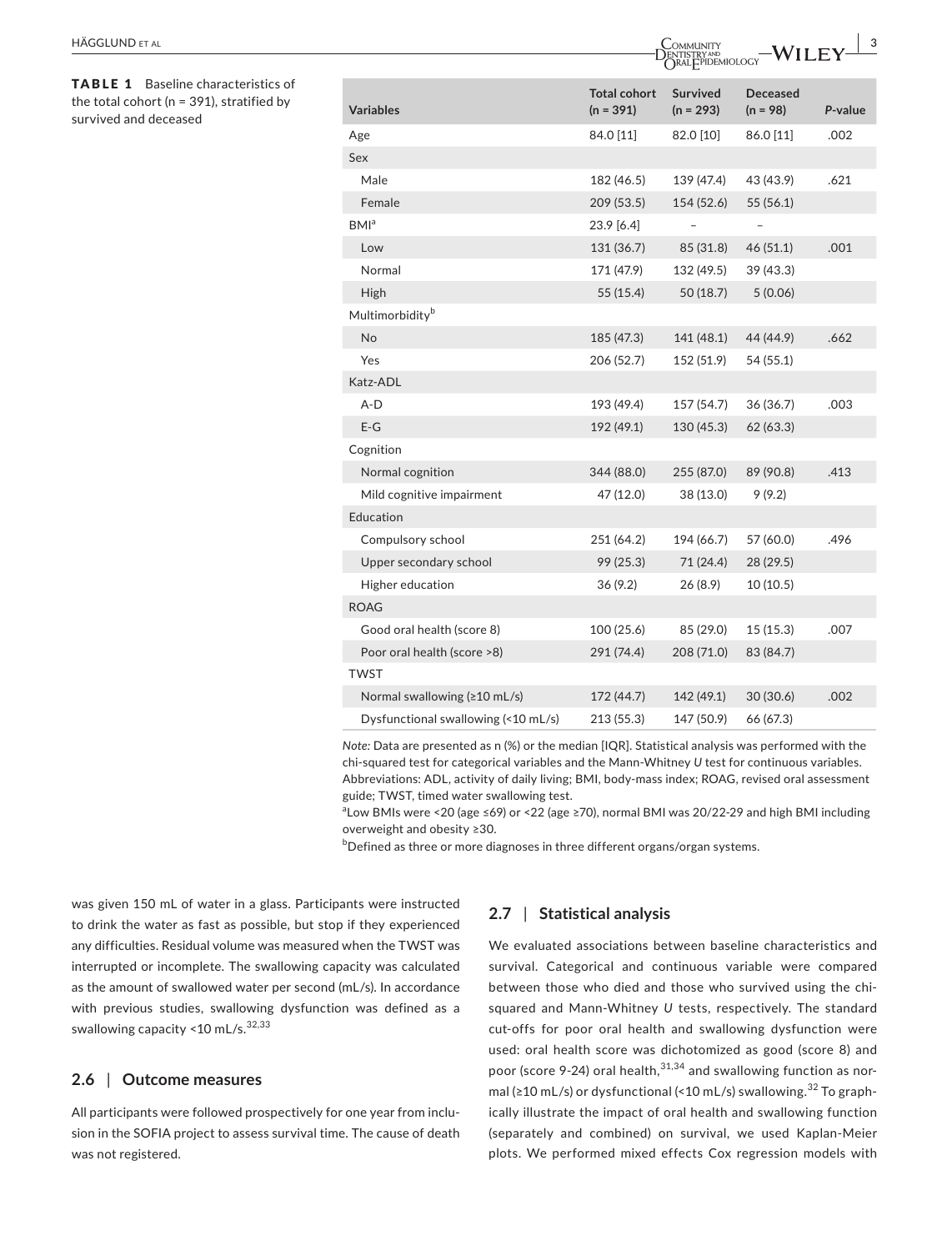**4 |**  HÄGGLUND et al

cluster (ie care units) as a random factor and estimated hazard ra‐ tios (HR) with 95% confidence intervals (CI) to evaluate oral health and swallowing function as mortality risk factors. We estimated the corresponding adjusted hazard ratios (aHRs) and 95% CIs with a multivariable model adjusted for age, sex, multimorbidity, BMI and cognition. Age was modelled using restricted cubic splines with knots at the 10th, 50th and 90th percentiles, allowing a nonlinear relationship between age and mortality hazard. The mixed effects Cox regression models were fitted using the R‐function *coxme* from the *coxme* package (version 2.2‐10). The assumption of proportional hazard was assessed using visual inspections of graphs and statistical tests based on weighted Schoenfeld residu‐ als. Two‐sided *P*‐values < .05 indicated statistical significance. All statistical analyses were performed with R (version 3.5.1).

#### **3** | **RESULTS**

#### **3.1** | **Participants**

We enrolled 391 participants (53.5% female) with a median age of 84 [IQR: 11] years (Table 1). During the 1‐year follow‐up, 98 participants (25.1%) died and median time to death was 125 days (min 4‐max 357). These participants were significantly older than the survivors (median ages: 86 vs 82 years, *P* = .002), more likely to be care‐dependent (63.3% vs 45.3%, *P* = .003), were more likely to have low BMIs (51.1% vs 31.8%, *P =* .001), had more inefficient swallowing (median swallowing capacity 6.36 mL/s vs 9.81 mL/s, *P* < .001) and poorer oral health (median ROAG scores: 11 vs 10, *P* < .001).

#### **3.2** | **Kaplan‐Meier plots**

The Kaplan‐Meier plots showed that participants with swallowing dysfunction had a higher mortality (31.0%) than participants with normal swallowing function (17.0%, Figure 1A). Similarly, individu‐ als with poor oral health had a significantly higher mortality (28.5%) than those with good oral health (15.0%, Figure 1B). Older people with combined swallowing dysfunction and poor oral health had the highest mortality (35.0%) and those with normal swallowing func‐ tion and good oral health the lowest (13.0%, Figure 1C).

#### **3.3** | **Risk factors for mortality**

The univariable mixed effects Cox models (Table 2) showed HRs for mortality of 2.09 (95% CI: 1.20‐3.61, *P* = .009) for participants with poor oral health and 2.02 (95% CI: 1.29‐3.17, *P* = .002) for those with swallowing dysfunction. The multivariable mixed effects Cox models showed only slight reductions in the aHRs for mortality among participants with poor oral health and swallowing dysfunc‐ tion (aHR = 1.98, 95% CI: 1.07‐3.65, *P* = .029; aHR = 1.67, 95% CI: 1.02‐2.75, *P* = .041, respectively). An additional independent pre‐ dictor for mortality was low BMI (aHR = 1.65, 95% CI: 1.04‐2.61, *P* = .034) in comparison with normal BMI. However, age, sex,



FIGURE 1 Kaplan-Meier cumulative mortality plots of factors associated with mortality among older individuals in intermediate care. (A) Participants with swallowing dysfunction showed higher mortality compared with normal function. (B) Participants with poor oral health had significantly higher mortality than those with good oral health. In (C) mortality in groups with various combinations of normal swallowing (Swallow+), swallowing dysfunction (Swallow−), good oral health (Oral health+) and poor oral health (Oral health−) are shown. Swallowing dysfunction combined with poor oral health showed the highest mortality

multimorbidity and cognition were not associated with mortality over the 1‐year follow‐up period. Adding a multiplicative interaction for the association between swallowing dysfunction and poor oral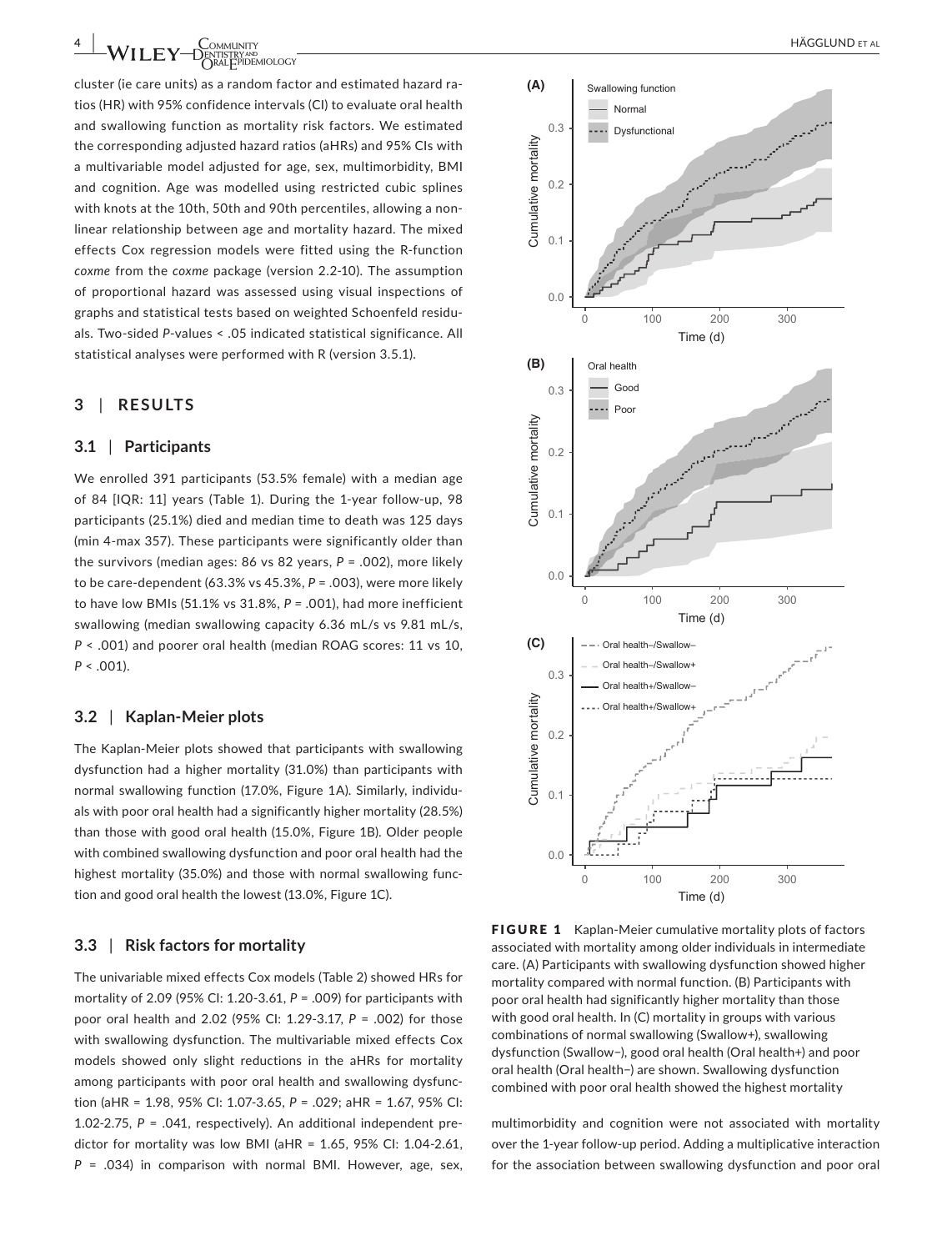| TABLE 2 Predictors of 1-year mortality among older individuals in short-term care according to five different mixed effects Cox regression models                                                                                                                                                                                                                                                                                                                                                                                                                                                                                                                                                                                                                                                                                                                                                                                                                                                                         |                              |               |                                                              |                |                                                                                                                                                                                                                                                                                                                                                                                  |                |                      |                |                      |         |
|---------------------------------------------------------------------------------------------------------------------------------------------------------------------------------------------------------------------------------------------------------------------------------------------------------------------------------------------------------------------------------------------------------------------------------------------------------------------------------------------------------------------------------------------------------------------------------------------------------------------------------------------------------------------------------------------------------------------------------------------------------------------------------------------------------------------------------------------------------------------------------------------------------------------------------------------------------------------------------------------------------------------------|------------------------------|---------------|--------------------------------------------------------------|----------------|----------------------------------------------------------------------------------------------------------------------------------------------------------------------------------------------------------------------------------------------------------------------------------------------------------------------------------------------------------------------------------|----------------|----------------------|----------------|----------------------|---------|
|                                                                                                                                                                                                                                                                                                                                                                                                                                                                                                                                                                                                                                                                                                                                                                                                                                                                                                                                                                                                                           | HR (95% Confidence Interval) |               |                                                              |                |                                                                                                                                                                                                                                                                                                                                                                                  |                |                      |                |                      |         |
| Variables                                                                                                                                                                                                                                                                                                                                                                                                                                                                                                                                                                                                                                                                                                                                                                                                                                                                                                                                                                                                                 | Model 1ª                     | P-value       | Model 2 <sup>b</sup>                                         | P-value        | Model 3 <sup>c</sup>                                                                                                                                                                                                                                                                                                                                                             | P-value        | Model 4 <sup>d</sup> | P-value        | Model 5 <sup>e</sup> | P-value |
| Swallowing (<10 mL/s)                                                                                                                                                                                                                                                                                                                                                                                                                                                                                                                                                                                                                                                                                                                                                                                                                                                                                                                                                                                                     | $2.02(1.29 - 3.17)$          | .002          | 1.80 (1.10-2.94)                                             | 019            | $\overline{\phantom{a}}$                                                                                                                                                                                                                                                                                                                                                         | $\overline{1}$ | $1.67(1.02 - 2.75)$  | 041            | $0.99(0.32 - 3.05)$  | .980    |
| Oral health (poor)                                                                                                                                                                                                                                                                                                                                                                                                                                                                                                                                                                                                                                                                                                                                                                                                                                                                                                                                                                                                        | 2.09 (1.20-3.65)             | .010          | $\mathbf{I}$                                                 | $\mathbf{I}$   | $2.02(1.12 - 3.66)$                                                                                                                                                                                                                                                                                                                                                              | .019           | $1.98(1.07 - 3.65)$  | 029            | $1.39(0.58 - 3.34)$  | .460    |
| Age                                                                                                                                                                                                                                                                                                                                                                                                                                                                                                                                                                                                                                                                                                                                                                                                                                                                                                                                                                                                                       | $\frac{1}{2}$                | $\frac{1}{2}$ | $\frac{1}{2}$                                                | .045           | ≸                                                                                                                                                                                                                                                                                                                                                                                | .083           | $\frac{1}{2}$        | .059           | $\frac{1}{2}$        | .059    |
| Sex (woman)                                                                                                                                                                                                                                                                                                                                                                                                                                                                                                                                                                                                                                                                                                                                                                                                                                                                                                                                                                                                               | $1.19(0.78 - 1.75)$          | .450          | $0.89$ ( $0.57 - 1.39$ )                                     | .610           | $1.00(0.64 - 1.55)$                                                                                                                                                                                                                                                                                                                                                              | .990           | $0.93(0.59 - 1.45)$  | 740            | $0.91(0.58 - 1.43)$  | .690    |
| <b>INB</b>                                                                                                                                                                                                                                                                                                                                                                                                                                                                                                                                                                                                                                                                                                                                                                                                                                                                                                                                                                                                                |                              |               |                                                              |                |                                                                                                                                                                                                                                                                                                                                                                                  |                |                      |                |                      |         |
| Low                                                                                                                                                                                                                                                                                                                                                                                                                                                                                                                                                                                                                                                                                                                                                                                                                                                                                                                                                                                                                       | 1.72 (1.11-2.65)             | .014          | 1.78 (1.13-2.82)                                             | .013           | $1.63(1.03 - 2.58)$                                                                                                                                                                                                                                                                                                                                                              | .036           | $1.65(1.04 - 2.61)$  | .034           | 1.62 (1.02-2.57)     | .042    |
| High                                                                                                                                                                                                                                                                                                                                                                                                                                                                                                                                                                                                                                                                                                                                                                                                                                                                                                                                                                                                                      | $0.37(0.14 - 0.93)$          | .036          | $0.38(0.15 - 0.97)$                                          | .043           | $0.36(0.14 - 0.93)$                                                                                                                                                                                                                                                                                                                                                              | .034           | $0.36(0.14 - 0.92)$  | .033           | $0.35(0.13 - 0.90)$  | .029    |
| Multimorbidity (yes)                                                                                                                                                                                                                                                                                                                                                                                                                                                                                                                                                                                                                                                                                                                                                                                                                                                                                                                                                                                                      | 1.15 (0.77-1.73)             | .490          | $1.53(0.98 - 2.38)$                                          | .058           | $1.51(0.97 - 2.35)$                                                                                                                                                                                                                                                                                                                                                              | .066           | $1.51(0.97 - 2.36)$  | .066           | 1.48 (0.95-2.30)     | .086    |
| Cognition (mild impairment)                                                                                                                                                                                                                                                                                                                                                                                                                                                                                                                                                                                                                                                                                                                                                                                                                                                                                                                                                                                               | $0.62(0.30 - 1.27)$          | .190          | $0.66(0.31 - 1.40)$                                          | .280           | $0.61(0.29 - 1.31)$                                                                                                                                                                                                                                                                                                                                                              | .210           | $0.68(0.32 - 1.44)$  | .310           | $0.66(0.31 - 1.41)$  | .290    |
| Swallowing-by-oral health interaction                                                                                                                                                                                                                                                                                                                                                                                                                                                                                                                                                                                                                                                                                                                                                                                                                                                                                                                                                                                     | $1.63(0.51 - 5.23)$          | .410          | $\begin{array}{c} \hline \end{array}$                        | $\overline{1}$ | $\begin{array}{c} \rule{0pt}{2.5ex} \rule{0pt}{2.5ex} \rule{0pt}{2.5ex} \rule{0pt}{2.5ex} \rule{0pt}{2.5ex} \rule{0pt}{2.5ex} \rule{0pt}{2.5ex} \rule{0pt}{2.5ex} \rule{0pt}{2.5ex} \rule{0pt}{2.5ex} \rule{0pt}{2.5ex} \rule{0pt}{2.5ex} \rule{0pt}{2.5ex} \rule{0pt}{2.5ex} \rule{0pt}{2.5ex} \rule{0pt}{2.5ex} \rule{0pt}{2.5ex} \rule{0pt}{2.5ex} \rule{0pt}{2.5ex} \rule{0$ | $\overline{1}$ | $\mathbf{I}$         | $\overline{1}$ | $0.98(0.93 - 1.05)$  | .600    |
| cognitive impairment. Age was modelled using restricted cubic splines with knots at the 10th, 50th and 90th percentiles of the population's age distribution (77, 84, 88.5 years, respectively), allowing<br>Note: For the Cox mixed effects regression model with cluster as random effect, the reference categories were: normal swallowing, good oral health, male sex, normal BMI, no multimorbidity and no<br>$^4$ The model includes swallowing function, oral health and all covariates based on 354 participants without missing data.<br>$^\circ$ The model includes an interaction between oral health and swallowing dysfunction with covariates as in the model 4.<br>Abbreviations: BMI, body mass index; HR, hazard ratio; NA, not applicable.<br>non-linear relationship between age and mortality. HR for age cannot<br><sup>b</sup> The model includes swallowing function and all covariates.<br>The model includes oral health and all covariates.<br>"The model includes only the variable indicated. |                              |               | be obtained from the Cox mixed effects model, only P-values. |                |                                                                                                                                                                                                                                                                                                                                                                                  |                |                      |                |                      |         |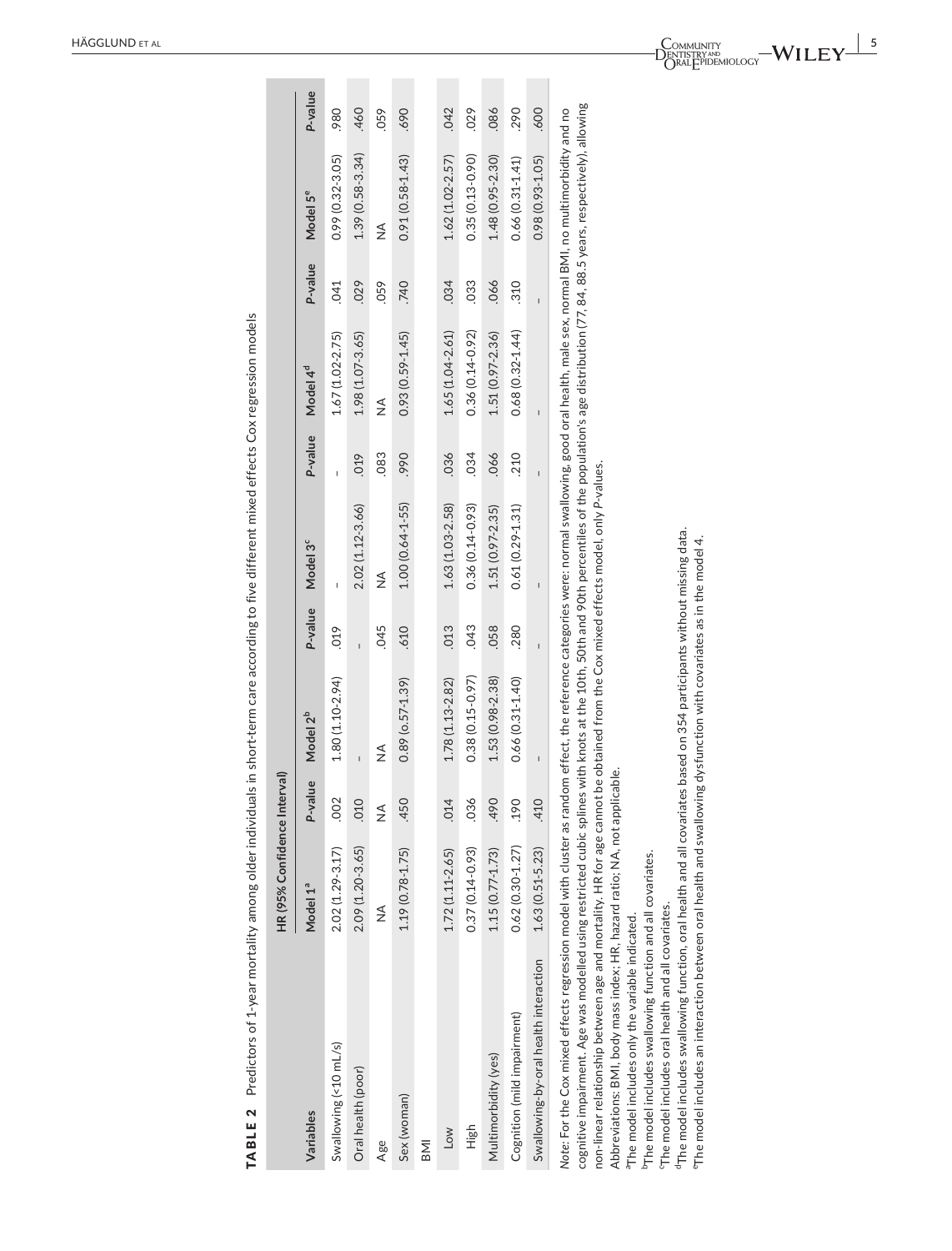| Poor oral health | Swallowing dysfunction | No. of deaths | No. of survival | Hazard ratio (95% CI) <sup>a</sup> | P-value |
|------------------|------------------------|---------------|-----------------|------------------------------------|---------|
| Yes              | Yes                    | 59            | 111             | $2.60(1.15-5.89)$                  | .022    |
| Yes              | <b>No</b>              | 23            | 94              | $1.41(0.59 - 3.38)$                | .440    |
| No               | Yes                    |               | 36              | $0.98(0.32-3.04)$                  | .980    |
| <b>No</b>        | <b>No</b>              |               | 48              | 1 (reference)                      |         |

Abbreviation: CI, Confidence interval.

a<br>Mixed effect Cox regression model with cluster as random effect adjusted for: age, sex, body mass index, multimorbidity and mild cognitive impairment.

health failed to show evidence of effect modification (aHR = 0.98, 95% CI: 0.93‐1.05, *P* = .600). The analysis of the four variations in exposure showed an aHR for mortality of 3.12 (95% CI: 1.41‐6.89, *P* = .022; Table 3) among participants with poor oral health combined with swallowing dysfunction than those with good oral health and normal swallowing.

## **4** | **DISCUSSION**

This prospective cohort study of older people in intermediate care revealed that swallowing dysfunction and poor oral health were in‐ dependent mortality risk factors. In addition, swallowing dysfunc‐ tion combined with poor oral health predicted the highest mortality among participants. Thus, systematic screening and treatment of swallowing dysfunction and poor oral health among older people in intermediate care could be beneficial to minimize the potential consequences of these conditions.

In this study, the mortality was higher among older people with swallowing dysfunction (31.0%) than those with normal swallowing function (17.0%), which resulted in a 1.7‐fold higher mortality risk within 1‐year. Similar findings have been reported for other care settings. $8,10,12$  Carrion and colleagues<sup>10</sup> found that oropharyngeal dysphagia was a risk factor for 1‐year mortality in hospitalized older individuals, independent of functional status, malnutrition or comorbidities. They revealed a 1.7‐fold higher risk of 1-year mortality in patients with oropharyngeal dysphagia than those with normal swallowing function. Thus, swallowing dysfunc‐ tion is a risk factor of mortality among older individuals in various settings.

This study also revealed a higher mortality among older peo‐ ple with poor oral health (28.5%) than those with good oral health (15.0%). Poor oral health was independently associated with a 2.0‐fold higher risk of 1‐year mortality, after adjusting for possible confounders. This finding was consistent with that of Klotz and colleagues, $35$  who revealed a 2.3-fold higher mortality risk among residents of nursing homes with poor oral health, based on ROAG assessments. Improvements in oral health care and disease preven‐ tion have resulted in older people retaining more natural teeth. $17$ However, natural teeth require good oral hygiene and dental care and therefore, the remaining teeth do not always result in main‐ tained oral health in this population. We also found that low BMI was associated with higher risk of mortality in comparison with normal BMI, whereas high BMI was associated with a lower risk of mortality. Our results are in agreement with earlier studies of mortality-associated factors among older people in different care settings; higher BMI is beneficial for healthy ageing.<sup>1,8,29,36</sup>

The highest 1‐year mortality (35.0%) was found among older people with swallowing dysfunction combined with poor oral health; in contrast, 13% mortality was observed among participants with normal swallowing and good oral health. The adjusted analysis of four groups showed that older people with combined swallowing dysfunction and poor oral health had 2.6 times higher mortality risk compare with those with normal swallowing and good oral health. Other studies have found that there is an association between poor nutritional status, chewing problems and swallowing dysfunction among older individuals<sup>37,38</sup> and that swallowing dysfunction along with low BMI are independent risk factors for mortality among nursing homes residents. $8$  Poor oral health, including periodontitis, has been shown to be associated with higher risk of cardiovascular dis‐ ease for example myocardial infarction.<sup>39,40</sup> Oral infection increases the amount and composition of bacteria that can leak into the blood circulation adding to the inflammatory process in the cardiovascu‐ lar structures and, if combined with swallowing dysfunction, when mixed with saliva, liquid or solid food, the microbes can leak into the trachea and cause pneumonia and death.

This study showed that mortality was significantly higher when the participants suffered from both swallowing dysfunction and poor oral health. However, there was no evidence of a synergistic effect on mortality when the conditions were combined. The CI ranged from 0.51 to 5.23 in the univariable interaction analysis, which suggests that the sample size was too small to provide sufficient statistical power for validating a synergistic effect. Since aspi‐ ration-related pneumonia is highly related to death, $4$  we might have observed a significant interaction effect with stricter definitions; for example, swallowing dysfunction could have been measured as aspiration (rather than efficacy), and oral health could have been assessed by diagnosing oral infection specifically rather than using ROAG. Nevertheless, the findings of this study indicate that impaired swallowing and poor oral health are associated with higher mortal‐ ity. Based on these findings, we advocate comprehensive multidis‐ ciplinary management of older individuals. This objective should be implemented both on an educational level, for students, and on the professional level, with interdisciplinary teams. A minimal‐massive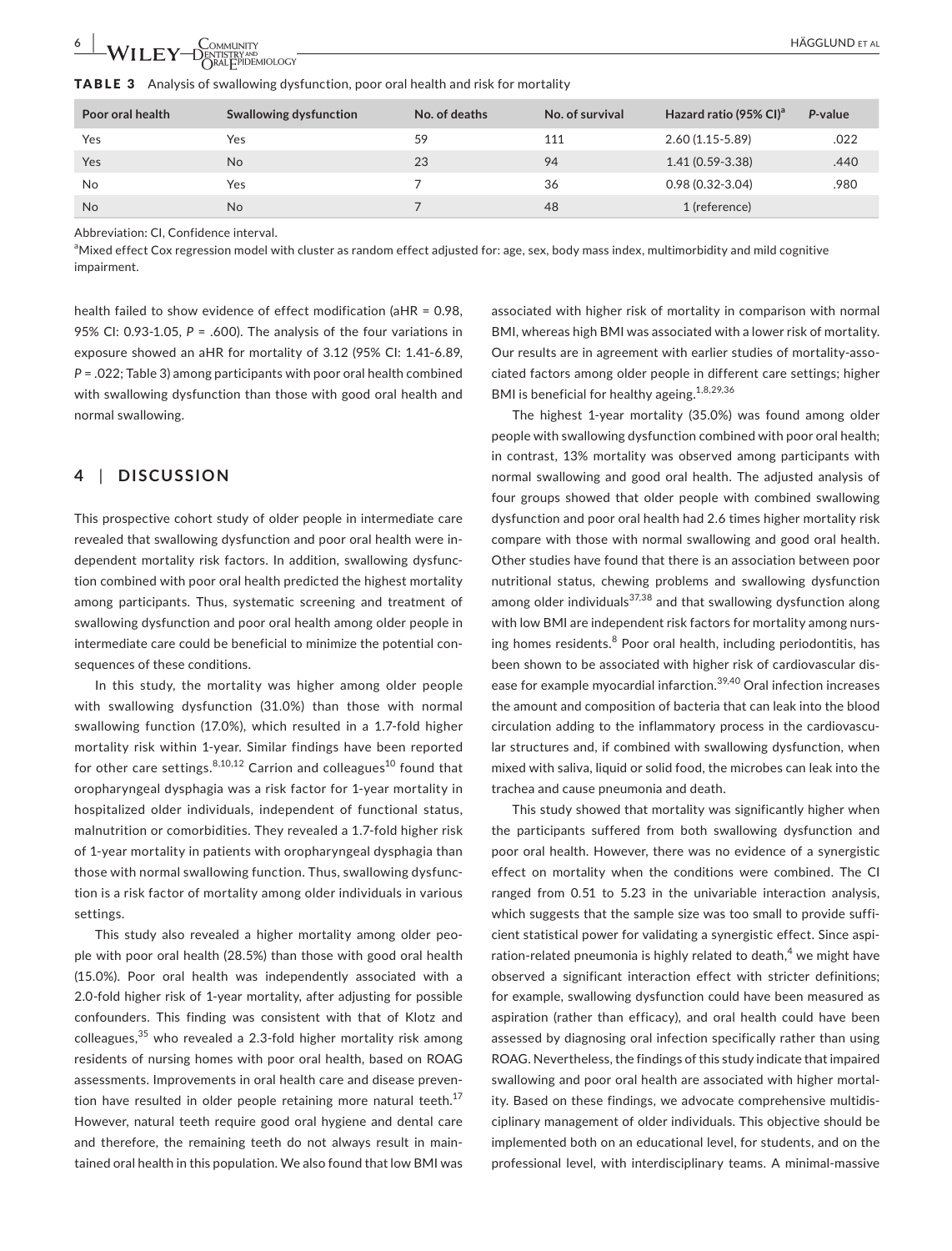intervention (MMI) approach, including evaluation and treatment of swallowing dysfunction, nutritional status and oral health and hygiene has been suggested for residents in intermediate care. MMI has shown increased survival, reduced respiratory infections and improved nutrition and functional status in older people with swallowing dysfunction.<sup>7</sup>

We found no significant association between mortality and age, sex, mild cognition impairments or multimorbidity. Previous studies have reported discrepant findings regarding the associa‐ tion between cognitive impairment and mortality.<sup>2,41,42</sup> Cano et al<sup>2</sup> found that cognitive impairment did not predict mortality among older people, after adjusting for frailty status. In contrast, Nguyen et al<sup>41</sup> found that both mild and moderate-to-severe cognitive impairments significantly greater mortality risk among older individu‐ als. However, those studies used different diagnostic methods, used different follow‐up periods and adjusted for different variables in their models.

The main strengths of this study were the prospective design, high participation rate (86%) and the inclusion of older people with a wide educational and demographical distribution, representing the variety of the Swedish population. The examinations were per‐ formed by trained RDHs and a SLP. Additionally, our multivariable model included several relevant confounders that could potentially impact mortality among older individuals.

Care dependency was not included in the multivariable model, since it is likely to otherwise act as a collider between swallowing dysfunction and mortality. Impaired swallowing may result in either a direct risk of mortality due to aspiration, especially in combination with poor oral health, $15,16$  or indirectly by increased risk of undernutrition $8,10,13$  resulting in weak immune system, risk of sarcopenia and deteriorated functional capacity, which also increases the mortality risk. $4$  However, what impacts the mortality is complex in a setting with the present population. There might be other potential confounders with an impact on mortal‐ ity, that were not accounted for in our model, which should be further investigated for example depression and socioeconomic deprivation.

The main limitation of this study was that that we only investi‐ gated all-cause of death. In particular, it would have been interesting to specifically explore pneumonia‐related death, which was not regis‐ tered. Also, our oral health and swallowing dysfunction assessments were based on clinical examinations; additional instrumental examinations (eg dental examination and videoendoscopy or videofluoros‐ copy) might have provided more accurate diagnoses. However, those options were not available in the study context. Instead of assessing mild cognitive impairment based on medical records and subjective judgements, it would have been preferable to conduct a complete Mini Mental State Examination (MMSE) $43$  of the participants for accurate assessment, since cognitive impairment is highly associated with mortality.<sup>41</sup> However, adding MMSE to the full study protocol could have made the examinations too extensive and tiring for the participants.

## **5** | **CONCLUSION**

Older people in intermediate care with swallowing dysfunction and poor oral health show higher risk of mortality than their counter‐ parts with normal swallowing and good oral health. Although further studies are required to verify the findings, they suggest that system‐ atic assessment of swallowing function and oral health status among older people in intermediate care could improve care planning.

#### **ACKNOWLEDGEMENTS**

We wish to thank the following members of the SOFIA research group: Eva Carlsson, Mary Hägg, and Mona Persenius, for their con‐ tributions and support. We also wish to thank Per Liv, PhD, certified statistician for his contributions to the data analysis.

#### **AUTHORS' CONTRIBUTIONS**

All authors contributed to the conception and design of the work. All authors contributed to the acquisition of data. Per Liv, certified statistician (acknowledged) and PH were responsible for the statistical analyses. PH and SK drafted the first version of the manuscript. All authors critically revised the manuscript for important intellectual content. All authors gave final approval for publication.

#### **ETHICAL APPROVAL**

This study was approved by the Uppsala Regional Ethics Review Board, Sweden (Dnr 2013/100).

#### **ORCID**

*Patricia Hägglund* https://orcid.org/0000-0002-2254-7862 *Susanne Koistinen* https://orcid.org/0000-0003-0290-5586 *Lena Olai* https://orcid.org/0000-0002-5499-2055 *Katri Ståhlnacke* https://orcid.org/0000-0002-5099-2402 *Per Wester* https://orcid.org/0000-0001-8522-1707 *Eva Levring Jäghagen* https://orcid.org/0000-0001-8807-3500

#### **REFERENCES**

- 1. Awano S, Ansai T, Takata Y, et al. Oral health and mortality risk from pneumonia in the elderly. *J Dent Res*. 2008;87:334‐339.
- 2. Cano C, Samper-Ternent R, Al Snih S, Markides K, Ottenbacher KJ. Frailty and cognitive impairment as predictors of mortality in older Mexican Americans. *J Nutr Health Aging*. 2012;16:142‐147.
- 3. Beard JR, Officer A, de Carvalho IA, et al. The World report on ageing and health: a policy framework for healthy ageing. *Lancet*. 2016;387:2145‐2154.
- 4. Baijens L, Clave P, Cras P, et al. European Society for Swallowing Disorders European Union Geriatric Medicine Society white paper: oropharyngeal dysphagia as a geriatric syndrome. *Clin Interv Aging*. 2016;11:1403‐1428.